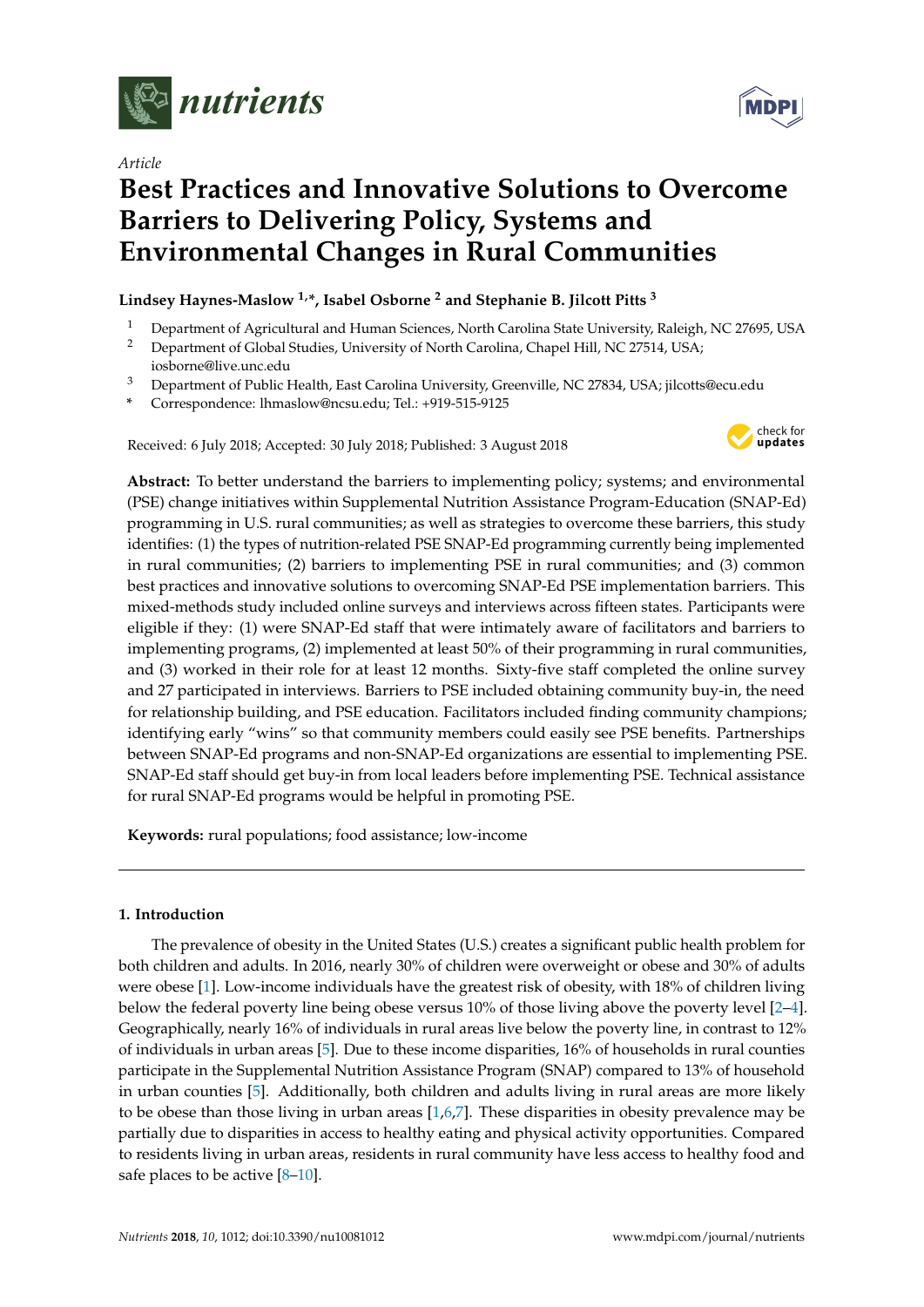To help address food insecurity among low-income individuals in the U.S., the federal government created the SNAP in the 1960s [\[11\]](#page-12-8). Since its creation, SNAP has shifted its focus to also include improving dietary quality with the creation of federal nutrition education programs such as SNAP-Education (SNAP-Ed) [\[11\]](#page-12-8). The SNAP-Ed program was created in the 1980s as an optional cost-sharing federal program, to increase the likelihood that SNAP recipients make healthy food choices within a limited budget [\[11\]](#page-12-8). Individuals are eligible for SNAP-Ed if their incomes are at or below 185% of the Federal Poverty Level. SNAP-Ed reaches approximately 95 million low-income Americans in all 50 states, the District of Columbia, and three territories. Nationally, there are seven SNAP-Ed geographic regions. These regions include a range of states, and each state has at least one state SNAP-Ed implementing agency. Currently, there are 138 SNAP-Ed implementing agencies across the U.S. [\[11\]](#page-12-8).

Prior to 2010, the majority of SNAP-Ed programming was traditional, direct- nutrition education (i.e., series-based classes or single session classes). Under traditional, direct-nutrition education, SNAP-Ed implementing agencies in rural areas faced barriers with recruiting families to attend sessions due to transportation, time, and lack of Internet access (for those living in mountainous regions) [\[12\]](#page-12-9). A 2004 national report concluded that more research was needed to determine whether SNAP-Ed behavior changes among low-income audiences was due to SNAP-Ed programs or other factors [\[13\]](#page-12-10). In 2010, the Healthy, Hunger-Free Kids Act added an additional component to SNAP-Ed encompassing broader policy, systems, and environmental (PSE) changes [\[11\]](#page-12-8). The Interpretive Guide to the SNAP-Ed Evaluation Framework defines a policy change as involving "a written plan or course of action designed to influence and determine decisions (includes the passing of laws, ordinances, resolutions, mandates, regulations or rules)." A system change "involves changes made to the rules or procedures within an organization—this can be a worksite, faith setting, school, non-profits, for-profit organizations." An environmental change includes "changes made to the physical, social, or economic environment. SNAP-Ed interventions can be customized for different geographic regions, ages, and cultural settings" [\[14\]](#page-12-11).

Utilizing PSE approaches to encourage healthy dietary changes can help overcome recruitment and attendance barriers, since PSE changes are typically meant to "make the healthy choice the easy choice" for a variety of populations. When PSE changes are implemented, a large segment of the SNAP-Ed population can be affected compared to a smaller segment of those who choose to enroll in traditional direction-education classes. However, SNAP-Ed implementing agencies vary widely in their ability and capacity to implement PSE interventions in their programs [\[15\]](#page-13-0). Two years after SNAP-Ed implementing agencies were encouraged to deliver PSE, nationally, approximately 98% were still focusing on direct education [\[16\]](#page-13-1). Furthermore, there have been prior studies that broadly covered rural PSE change implementation barriers, identifying barriers such as cultural differences, population size, and resulting limited human capital [\[17\]](#page-13-2). Strategies to overcome such barriers include building partnerships, and utilizing existing infrastructure [\[18,](#page-13-3)[19\]](#page-13-4). There is also a great need to rigorously evaluate PSE in rural areas to determine effectiveness for future implementation [\[19,](#page-13-4)[20\]](#page-13-5). Thus, more work is needed to learn how SNAP-Ed staff in rural areas view PSE, how they implement PSE, and how implementation and evaluation of PSE could be improved within the SNAP-Ed program, especially in rural areas.

Therefore, the purpose of this study was to better understand the barriers to implementing PSE approaches within SNAP-Ed programming in rural communities, as well as the strategies to overcome these barriers to SNAP-Ed programming in rural communities. In this study, we identified: (1) the types of nutrition-related PSE SNAP-Ed programming currently being implemented in rural communities, (2) barriers to implementing PSE in rural communities, and (3) common best practices and innovative solutions to overcoming SNAP-Ed PSE implementation barriers in rural communities.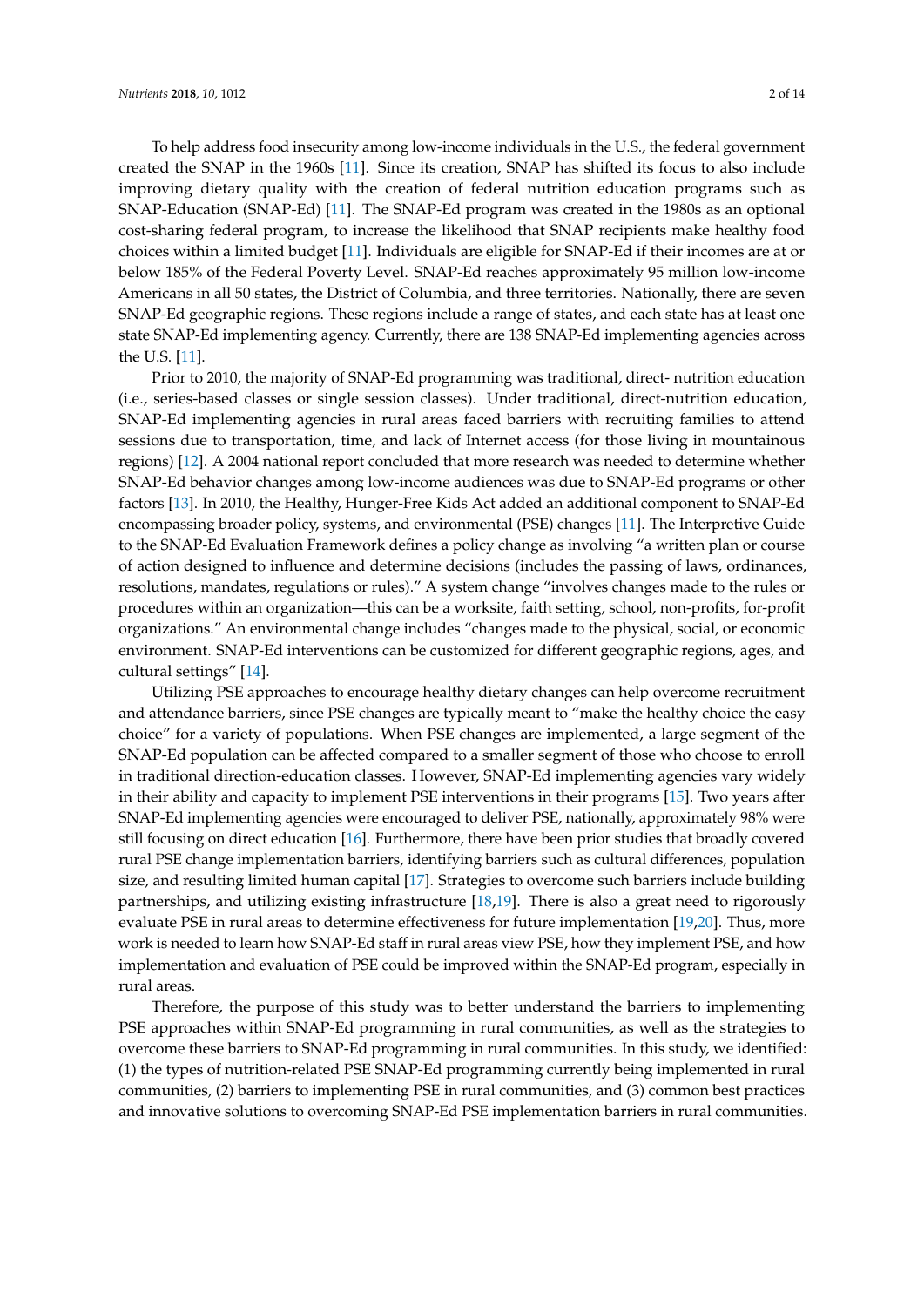#### **2. Materials and Methods**

To gain a better understand of the barriers to implementing SNAP-Ed PSE changes in rural communities, as well as the strategies to overcoming these barriers, we employed a mixed-method approach. We triangulated data obtained from an online survey administered to SNAP-Ed Staff across the United States, and subsequently conducted qualitative in-depth interviews among a sub-set of those SNAP-Ed staff who completed the online survey. Below, we outline additional details regarding methods of each data collection method.

#### *2.1. Online Survey: Participant Recruitment and Analysis*

We recruited staff at SNAP-Ed programs across the country to complete an online survey by using the Association for SNAP Education Nutrition Administration (ASNNA) and the CDC-funded Nutrition and Obesity Policy Research and Evaluation Network Rural Food Access Working Group (RFAWG) email listservs. The RFAWG includes academic researchers, public health and cooperative extension practitioners, and other experts focused on rural food access. Several RFAWG members connected us with SNAP-Ed implementing agency contacts in their respective states. The following were eligibility criteria to complete the survey and subsequent qualitative interview: (1) a SNAP-Ed staff member that was intimately aware of facilitators and barriers to implementing programs in the community; (2) individuals who have worked for a SNAP-Ed program that provides at least 50% of programming in rural communities; and worked in their role for at least 12 months.

This study was approved by North Carolina State University's Institutional Review Board and all participants signified consent after being read an information sheet and agreeing to take part in the online survey and/or interview.

We used Qualtrics, an online survey program, to obtain information about PSE knowledge and experience, PSE activities, and partners engaged in PSE activities. Participants were asked to rate their level of knowledge with PSE approaches to behavior change using a 4-point Likert scale, ranging from "not knowledgeable at all" (=1) to "very knowledgeable" (=4). Participants were also asked to rate their level of experience with PSE using a 4-point Likert scale, ranging from "not experienced at all" to "very experienced". Among those with experience implementing PSE, we asked in what types of community settings PSE initiatives were being implemented, with response options including community gardens, schools, farmers' markets, healthy food retail and food pantries. We also asked what types of partners they were working with to implement those PSE initiatives, with response options including managers, principals, teachers, staff, food policy councils. SNAP-Ed staff could choose as many settings and partners that were applicable. Participants were asked about relevant outcome or evaluation data collected on PSE initiatives as an optional question. Data from the Qualtrics survey were exported from the program as a report, and simple descriptive statistics were calculated to determine frequencies of various responses.

#### *2.2. In-Depth Interview Recruitment, Administration and Analysis*

The last survey question asked study participants if they were interested in participating in an in-depth interview about barriers and facilitators to implementing SNAP-Ed within rural communities. Participants were asked to include their name and email and a member of the research team contacted them to schedule an interview. SNAP-Ed staff participated in telephone-administered interviews lasting 45–60 min using NoNotes, a professional telephone recording and audio sharing platform. Each interview was conducted by either Dr. Lindsey Haynes-Malsow (LHM) or Dr. Stephanie B. Jilcott Pitts (SJP) or using a semi-structured interview guide.

Participants were asked about their general experience with the SNAP-Ed program, such as how long they had worked with SNAP-Ed and in what capacity; what types of PSE initiatives in which their agency was currently engaged; what their favorite PSE initiative was and which initiative they felt was most effective; specific barriers to implementing PSE initiatives in rural communities; strategies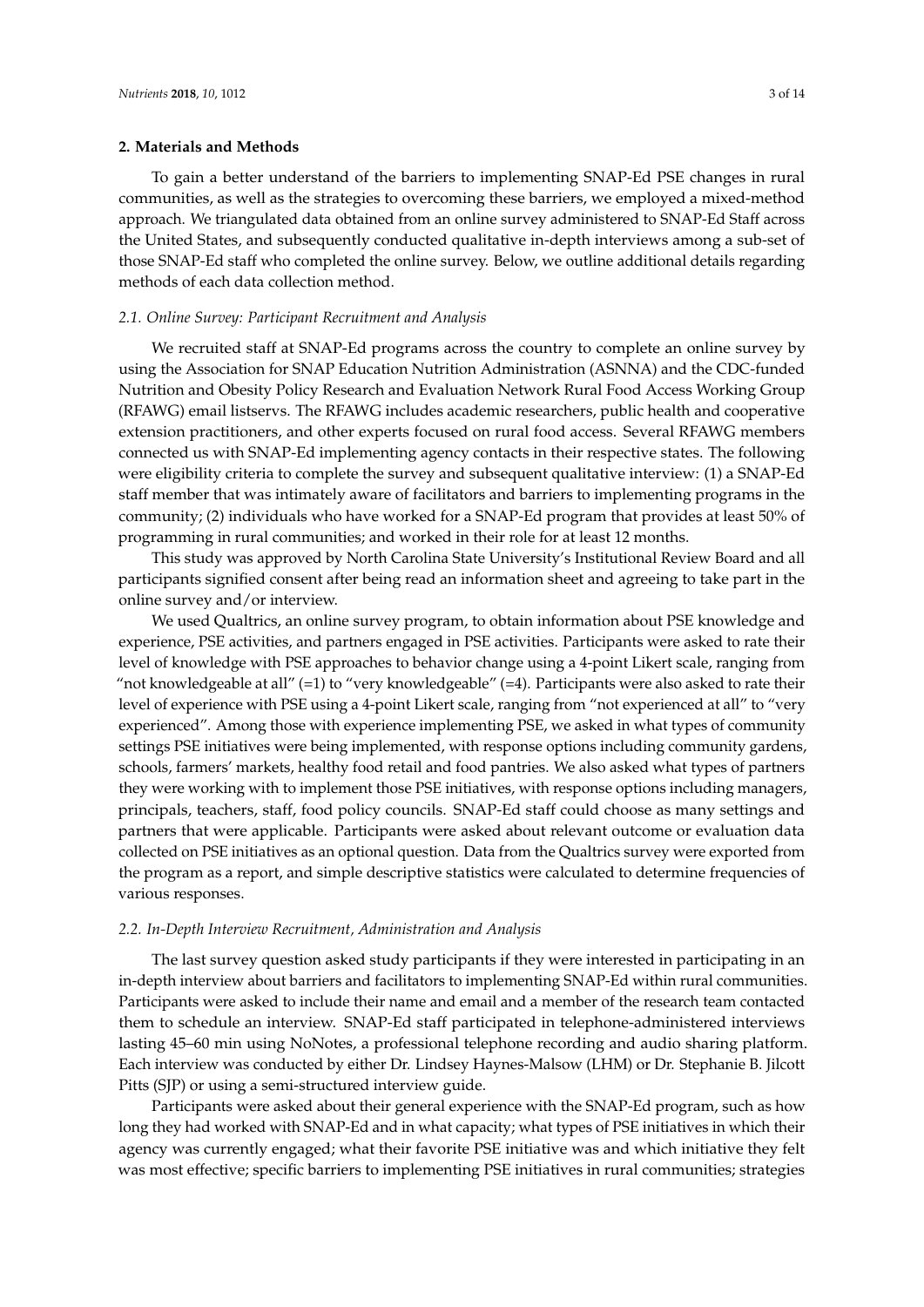that they used to overcome these barriers; future PSE initiatives that they were planning to implement in the following year, and how or if they were evaluating PSE initiatives.

Interviews were transcribed verbatim and analyzed using Atlas.ti version 7.0 (Scientific Software Development Gmbh, Berlin, Germany). LHM and SJP created a codebook based on independently coding a subset of three interviews. LHM and Isabel Osborne (IO) then independently applied these codes to all interview transcripts. Codes were reconciled and code memos, a 1–2 page summary based on each code, were written based on the all the codes. Final themes were compiled based on questions included on the interview guide. While participants were not asked specifically about "innovative" or "best" practices, LHM and SJP created an "innovative practice" code based on reviewing all PSE initiatives in accordance with SNAP-Ed guidelines, a description of how well the PSE initiative worked, and whether other participants had mentioned this practice. If the practice was mentioned only once, it was deemed "innovative". If it was mentioned by more than one respondent, it was coded as a "best practice".

### **3. Results**

#### *3.1. Online Survey*

A total of 65 SNAP-Ed staff in rural implementing agencies completed online surveys. Sixteen (24.6%) responded they were somewhat knowledgeable, 26 (40.0%) knowledgeable, and 23 (35.4%) were very knowledgeable about PSE approaches to behavior change. However, when asked to rate their level of experience with PSE, 5 (7.8%) responded that they were not experienced at all, 25 (39.1%) were somewhat experienced, 23 (35.9%) were experienced, and 11 (17%) were very experienced. Table [1](#page-3-0) shows that the top three settings in which respondents worked were schools (96%), food pantries (89%), and farmer's markets (83%). The least frequently reported setting was supermarkets/supercenters, in which only 24% of respondents said they were implementing PSE initiatives. Among the "other" settings, 5 out of 11 respondents reported working in gardens. The type of partner varied by setting. For example, in schools, most SNAP-Ed staff partnered with the school staff such as principals or teachers. Surprisingly, those working in healthy food retail settings, such as corner stores and grocery stores, only reported working with the retail setting owner or manager as a partner approximately 25% of the time. Other partners they worked with in retail settings were health departments, food policy councils, and worksite staff (not owners or managers).

<span id="page-3-0"></span>

| Where SNAP-Ed<br>PSE Programming is Located |                           | Partner               |                                          |                                |                          |       |
|---------------------------------------------|---------------------------|-----------------------|------------------------------------------|--------------------------------|--------------------------|-------|
| Settting                                    | I Work in<br>This Setting | Health<br>Departments | <b>Retail Food</b><br><b>Store Owner</b> | <b>Food Policy</b><br>Councils | Worksite<br><b>Staff</b> | Other |
| Childcare center                            | 61%                       | 11%                   | $0\%$                                    | 4%                             | 30%                      | 18%   |
| School                                      | 96%                       | 7%                    | 5%                                       | 11%                            | 50%                      | 23%   |
| Workplace                                   | 64%                       | 12%                   | $2\%$                                    | 9%                             | 19%                      | 22%   |
| Senior Center                               | 68%                       | 15%                   | $0\%$                                    | 7%                             | 22%                      | 25%   |
| Faith-based locations                       | 66%                       | 5%                    | 2%                                       | 12%                            | 20%                      | 27%   |
| Corner store                                | 54%                       | 11%                   | 22%                                      | 3%                             | 6%                       | 12%   |
| Grocery store                               | 53%                       | 7%                    | 26%                                      | 2%                             | $4\%$                    | 14%   |
| Supermarket/supercenter                     | 24%                       | 2%                    | 10%                                      | 2%                             | $4\%$                    | 6%    |
| Food Pantry                                 | 89%                       | 15%                   | 4%                                       | 17%                            | 27%                      | 27%   |
| Farmer's Market                             | 83%                       | 13%                   | 3%                                       | 13%                            | 22%                      | 32%   |
| Other Setting                               | 44%                       | 2%                    | $0\%$                                    | 2%                             | 12%                      | 18%   |

**Table 1.** PSE Settings and Partners.

In terms of outcome or evaluation data collected on PSE initiatives (an optional question), responses varied greatly; however, some of the common responses were pounds of produce donated or sold; national SNAP-Ed indicators such as reach (the number of people that were in contact with the PSE initiative) and impact (behavior change such as fruit and vegetable intake). Among those that answered the optional question of whether they would be interested in participating in an interview 27 (41.5%) responded "yes" and 38 (58.5%) responded "no".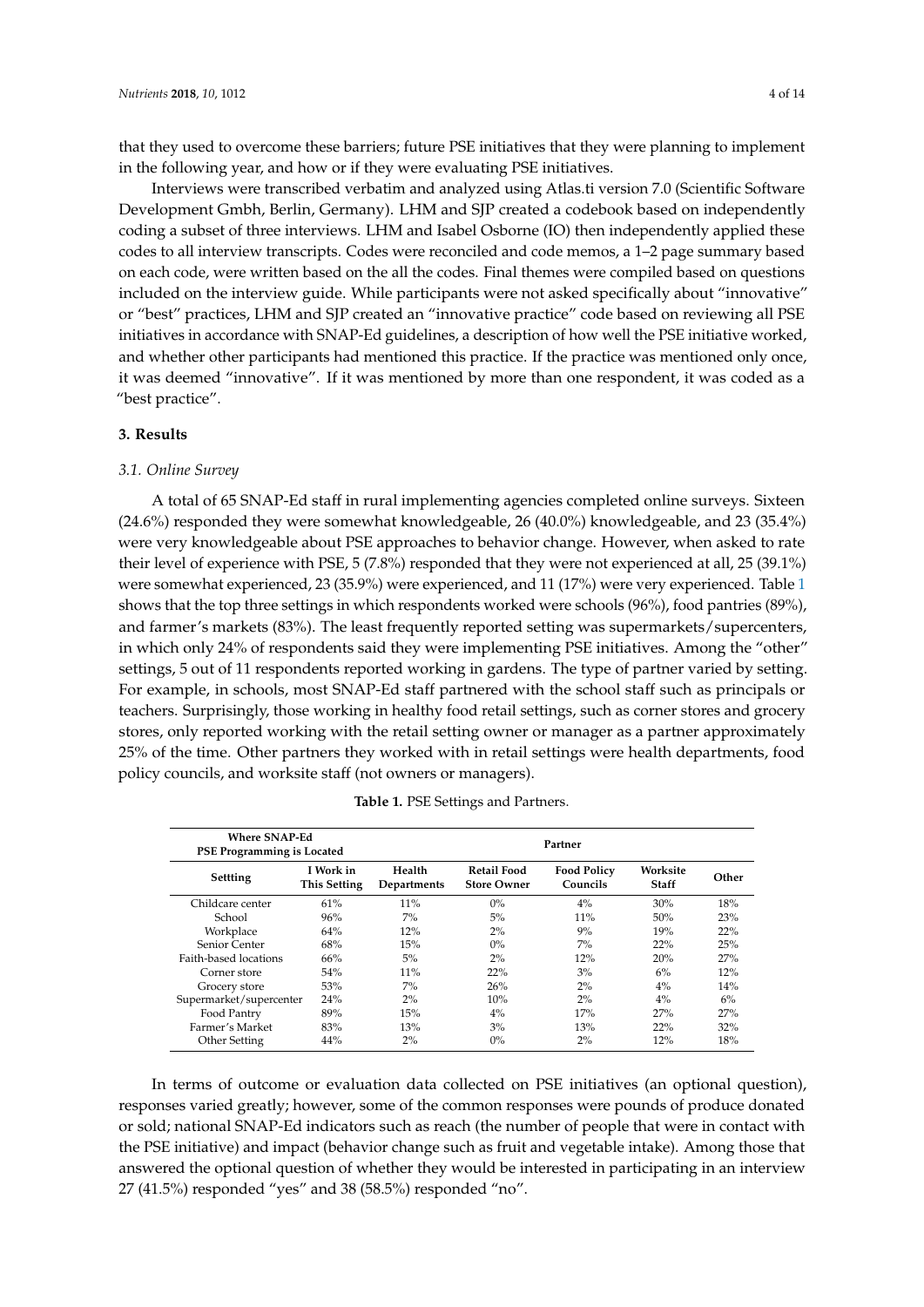A total of 27 interviews were conducted with SNAP-Ed staff in 15 states across all 7 SNAP-Ed A total of 27 interviews were conducted with SNAP-Ed staff in 15 states across all 7 SNAP-Ed regions (see Figure [1\)](#page-4-0). The majority of interviewees had been working for SNAP-Ed for approximately regions (see Figure 1). The majority of interviewees had been working for SNAP-Ed for  $\overline{O}$  years (40.7%); were an average age of 39 years, female (81.5%), white/Caucasian (70.0%); conducted more than 75% of their work in rural communities (94.1%); contributed more than 75% of their time to PSE activities (37.0%); and less than [2](#page-4-1)5% to direct-education (51.9%). See Table 2 for more information.  $(70.7\%)$ , were an average age of 99 years, remare  $(01.9\%)$ , while/Caucasian  $(70.0\%)$ ,

<span id="page-4-0"></span>

<span id="page-4-1"></span>**Figure 1**. Interview Respondent Locations. Note: SERO (Southeast Regional Office); SWRO **Figure 1.** Interview Respondent Locations. Note: SERO (Southeast Regional Office); SWRO (Southwest Regional Office); MARO (Mid-Atlantic Regional Office); NERO (Northeast Regional Office); MWRO (Midwest Regional Office); MRPO (Mountain Regional Plains Office); WRO (West Regional Office)

| Characteristic                      | Number         | Percent |
|-------------------------------------|----------------|---------|
| Number of years working for SNAP-Ed |                |         |
| $0 - 2$                             | 11             | 40.7%   |
| $3 - 5$                             | 6              | 22.2%   |
| $6 - 10$                            | 3              | 11.1%   |
| >10                                 | 5              | 18.5%   |
| Mean Age (years)                    |                | 39      |
| Gender                              |                |         |
| Male                                | 2              | 7.4%    |
| Female                              | 22             | 81.5%   |
| Race/Ethnicity                      |                |         |
| White                               | 19             | 70.0%   |
| Native American/American Indian     | 1              | 3.7%    |
| Hispanic or Latino                  | $\overline{2}$ | 7.4%    |
| African American or Black           | $\overline{2}$ | 7.4%    |
| Work Conducted in Rural Communities |                |         |
| 25-50%                              | 5              | 18.5%   |
| $51 - 75%$                          | $\overline{4}$ | 14.8%   |
| >75%                                | 16             | 94.1%   |
| PSE Work                            |                |         |
| $<$ 25%                             | 6              | 22.2%   |
| 25-50%                              | 5              | 18.5%   |
| 51-75%                              | $\overline{4}$ | 14.8%   |
| >75%                                | 10             | 37.0%   |
| Direct-Ed Work                      |                |         |
| $<$ 25%                             | 14             | 51.9%   |
| 25-50%                              | $\overline{4}$ | 14.8%   |
| $51 - 75%$                          | $\overline{4}$ | 14.8%   |
| >75%                                | 3              | 11.1%   |

**Table 2.** Interview Participant Demographics (*n* = 27).

A total of 10 codes were created based on interviewees' responses (see Table [3\)](#page-5-0). These codes focused on PSE initiatives, barriers to implementing PSE, and facilitators to implementing PSE.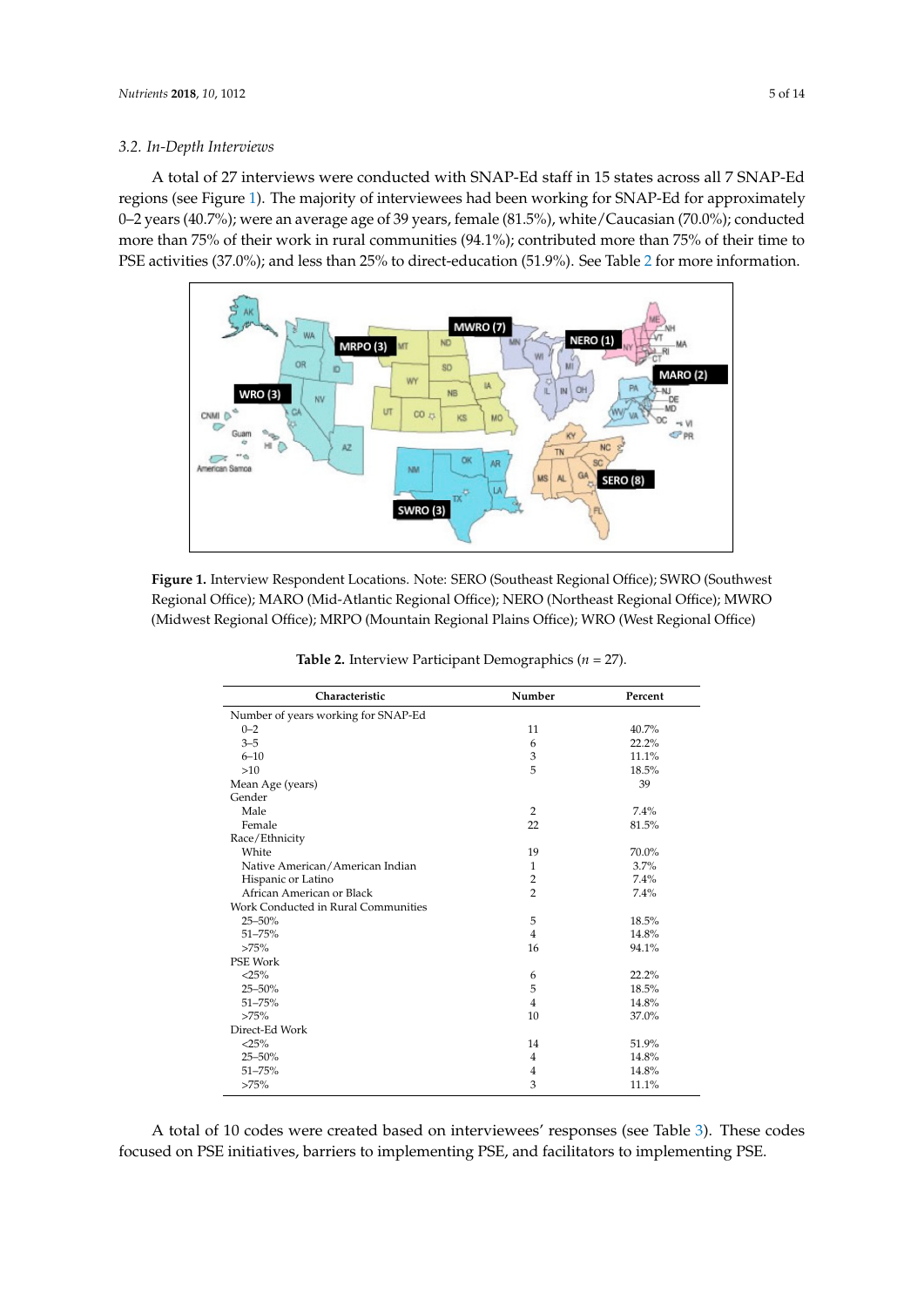PSE Initiative: Garden-based

|                     | Table 3. Codebook for Interviews.                                                                        |                                                                                                                                                                                                                                                                                                                                                                                                                                                                                                                                            |           |  |  |  |
|---------------------|----------------------------------------------------------------------------------------------------------|--------------------------------------------------------------------------------------------------------------------------------------------------------------------------------------------------------------------------------------------------------------------------------------------------------------------------------------------------------------------------------------------------------------------------------------------------------------------------------------------------------------------------------------------|-----------|--|--|--|
| Code                | Definition                                                                                               | <b>Illustrative Ouote</b>                                                                                                                                                                                                                                                                                                                                                                                                                                                                                                                  | Frequency |  |  |  |
| rden-based          | Mention of garden-based<br>PSE strategies                                                                | "The biggest thing is that I have worked with a sort of small coalition of people in the community to start a new<br>community garden park, we found a big three-acre parcel of land and then got a garden park sort of design put<br>together that includes garden plots and a playground and a walking trail and a pavilion and a hoop house and all<br>kinds of things that make it both a place where people can exercise and come and gather as a community, and then<br>also grow food for themselves in these plots that are free." | 27        |  |  |  |
| าool Wellness-Based | Mention of school-wellness<br>PSE strategies                                                             | "We've worked on developing a training module for the staff and teachers to learn more about the school wellness<br>policy. The school system has had a wellness policy for a number of years and it is a pretty good wellness policy,<br>but we did a survey last year and found out most of the staff don't really know anything about it, so the idea is that<br>they have to complete these online little video modules every year before the start of the school year."                                                               | 21        |  |  |  |
| althy Food Retail   | Mention of healthy food retail PSE<br>strategies, such as corner stores,<br>grocery stores, supermarkets | "There is a PSE in the region that's a corner store makeover, which it's super popular around the country, so I'm<br>sure you've heard of that one."                                                                                                                                                                                                                                                                                                                                                                                       | 21        |  |  |  |
| rmers' Market       | Mention of farmers' market<br>PSE strategies                                                             | "We work in farmers markets doing food demonstrations and recipe kind of hand outs and other direct education,<br>kind of very brief handouts."                                                                                                                                                                                                                                                                                                                                                                                            | 13        |  |  |  |
| od Pantries         | Mention of food pantry                                                                                   | "I've partnered our regional food bank, and we are working on a nudging pilot. SNAP-Ed has partnered with them<br>to provide signage. We're offering volunteer education. I've done food demos and recipe cards for produce items                                                                                                                                                                                                                                                                                                          | 12        |  |  |  |

<span id="page-5-0"></span>

| PSE Initiative: School Wellness-Based                        | Mention of school-wellness<br>PSE strategies                                                                                                                                                                                                                      | "We've worked on developing a training module for the staff and teachers to learn more about the school wellness<br>policy. The school system has had a wellness policy for a number of years and it is a pretty good wellness policy,<br>but we did a survey last year and found out most of the staff don't really know anything about it, so the idea is that<br>they have to complete these online little video modules every year before the start of the school year."                                                                                                 | 21 |
|--------------------------------------------------------------|-------------------------------------------------------------------------------------------------------------------------------------------------------------------------------------------------------------------------------------------------------------------|------------------------------------------------------------------------------------------------------------------------------------------------------------------------------------------------------------------------------------------------------------------------------------------------------------------------------------------------------------------------------------------------------------------------------------------------------------------------------------------------------------------------------------------------------------------------------|----|
| PSE Initiative: Healthy Food Retail                          | Mention of healthy food retail PSE<br>strategies, such as corner stores,<br>grocery stores, supermarkets                                                                                                                                                          | "There is a PSE in the region that's a corner store makeover, which it's super popular around the country, so I'm<br>sure you've heard of that one."                                                                                                                                                                                                                                                                                                                                                                                                                         | 21 |
| PSE Initiative: Farmers' Market                              | Mention of farmers' market<br>PSE strategies                                                                                                                                                                                                                      | "We work in farmers markets doing food demonstrations and recipe kind of hand outs and other direct education,<br>kind of very brief handouts."                                                                                                                                                                                                                                                                                                                                                                                                                              | 13 |
| PSE Initiative: Food Pantries                                | Mention of food pantry<br>PSE strategies                                                                                                                                                                                                                          | "I've partnered our regional food bank, and we are working on a nudging pilot. SNAP-Ed has partnered with them<br>to provide signage. We're offering volunteer education. I've done food demos and recipe cards for produce items<br>that they know they'll have excess of."                                                                                                                                                                                                                                                                                                 | 12 |
| Lack of healthy food and physical<br>activity Infrastructure | There is lack of infrastructure in rural<br>communities that make access to<br>healthy food and physical activity<br>difficult for the population.                                                                                                                | "Somebody in a rural area might have to drive like a half hour or an hour to go get groceries that doesn't have<br>anything fresh."                                                                                                                                                                                                                                                                                                                                                                                                                                          | 59 |
| Partnerships                                                 | Partnering with other community<br>initiatives or organizations, building<br>relationships with partners,<br>coalitions, wellness committees,<br>advisory groups, ect.                                                                                            | "One of my favorite PSE strategies, is really having SNAP-Ed partners who are connecting with existing<br>opportunities in their communities and regions to bring the SNAP-Ed lens to these coalitions that have some kind<br>of health focus and then identifying strategies that allows those multi-sector partners around the table to leverage<br>resources and work to advance PSE work that some of that's SNAP-Ed, but it also goes beyond SNAP-Ed."                                                                                                                  | 65 |
| Short-term PSE wins                                          | Recognizing the importance of<br>having short term wins to prove that<br>PSE can be an effective strategy for<br>behavior change, this includes being<br>intentional where you work choosing<br>locations where you think your<br>programming will be successful. | "Over the past couple of years, we have been required to look at that environmental level and think about the<br>short-term piece, so your partnerships, needs and readiness, that kind of stuff."                                                                                                                                                                                                                                                                                                                                                                           | 11 |
| Level of understanding of PSEs                               | Mentions the lack of understanding<br>of PSE as a barrier to implementation                                                                                                                                                                                       | "We're definitely going to start with a statewide training so that everybody understands the importance of PSE,<br>and when I say everybody, we're talking about not just people who are health educators. We're trying to be pretty<br>strategic in who we invite to the training and who we invite as a coach. We're talking about our parks department,<br>our state, and city, and town planners, our faith-based leaders, trying to really be all-inclusive of everybody who<br>impacts health to really help folks understand that everybody has an impact on health." | 33 |
| Funding                                                      | Lack of funding for the amount of<br>work that needs to be done; also<br>includes SNAP-Ed's lack of ability to<br>cover incentives for participants                                                                                                               | "I would like to have the time or staffing to go out and really spend time with our educators and their partners<br>developing relationships where our partners understood the importance of PSE work. I need them to do direct<br>education and PSE work and get their reporting done on time;, I just don't have a lot of time left for them. And so I<br>would say I would just need a bigger chunk of money so I could have more people to really dive in."                                                                                                              | 52 |
|                                                              |                                                                                                                                                                                                                                                                   |                                                                                                                                                                                                                                                                                                                                                                                                                                                                                                                                                                              |    |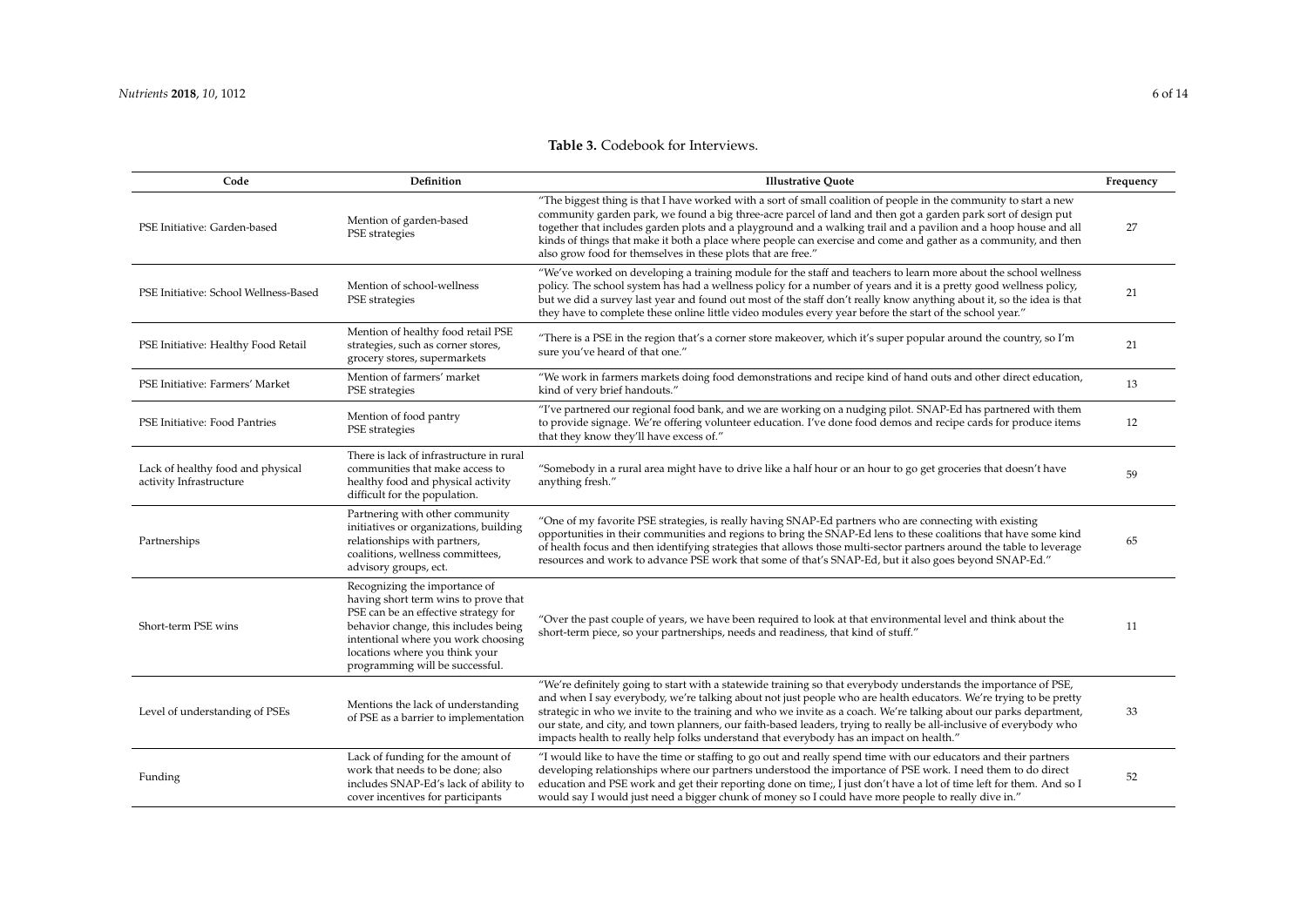#### *3.3. Types of Nutrition-Related SNAP-Ed PSE Initiatives Being implemented in Rural Communities*

The most common PSE initiatives mentioned were gardens, school wellness-based initiatives, healthy food retail, farmers' markets, and food pantries. In terms of implementing PSE initiatives in rural communities, the main challenges were funding, and level of PSE understanding among SNAP-Ed staff and stakeholders. However, strategies to overcome these challenges included working through partnerships and finding short-term PSE wins to demonstrate the importance of this approach to behavioral change. Below, we discuss the setting-based themes in more detail.

#### 3.3.1. Gardens

In the in-depth interviews, the most commonly mentioned PSE initiative was gardens. Many interviewees mentioned PSE initiatives related to gardening such as community gardens, school gardens, and personal gardens. These initiatives included activities such as teaching adults basic gardening skills, ways to increase garden viability such as bee keeping and composting, as well gardening education for students by showing them how and where fruits and vegetables grow, and generating general community interest in the value of gardening. A participant from SNAP-Ed Southeast Region commented: "I started a garden program at one of the schools, so we're introducing the fourth grade students how to garden and where their food comes from because a lot of students, believe it or not, don't know where their food comes from. They think it comes from Food Loin or Walmart. I'm tell them, 'Well, technically yes, but it's grown. It's a process. Right now, I'm just at one school doing the garden program, but my goal is to eventually spread out and work with multiple grade levels, not just at the fourth grade levels, with that particular program."

Setting-specific barriers—Gardens: Some SNAP-Ed staff mentioned barriers to implementing garden-based initiatives related to weather (late freezes, extreme heat, and droughts) or when working in schools, having to compete for time with schools' teaching requirements and curriculum standards.

Setting-specific best practices—Gardens: Several interviewees mentioned potential facilitators to increase school gardening PSE programs, such as encouraging all schools to have a garden (making it the cultural norm) and full support from the community.

Setting-specific innovative solutions—Gardens: One innovative solution mentioned was having work meetings in gardens. As a participant from SNAP-Ed Mountains Plains Region said, "Our educator partnered with Extension and they helped tell her (worksite owner) what kind of plants grow well there and taught her about companion plants and that kind of thing. And she partnered with other agencies so they could have working meetings and actually work in the garden while they were discussing business." This increased both awareness of the garden and helped build a better partnership between the SNAP-Ed staff and worksite.

#### 3.3.2. School Wellness Initiatives

Many of the interviewees described effective PSE strategies within schools in their rural communities. These strategies included smarter lunchrooms, farm-to-school projects, school gardens, and taste tastings. In addition, many SNAP-Ed staff encouraged schools to connect direct-education to PSE initiatives so could reinforce lessons learned in class and maximize exposure to healthy living initiatives. As a participant from SNAP-Ed Western Region said, "I would have to say that for all our counties, our PSE work is primarily in the school setting. We do edible school gardens, local school wellness policy participation, school stenciling projects and mural projects, physical activity integration, technical and training assistance for teachers, and, Smarter Lunchroom Movement activities."

Setting Specific Barriers—School-Wellness: Several SNAP-Ed staff discussed competing for class time as a barrier to implementing PSE-based programs. Since some regional elementary schools have end-of-year grade exams, schools are fairly focused on ensuring that students are well prepared for these exams; time that is taken away from teaching for this test is seen as a competing interest.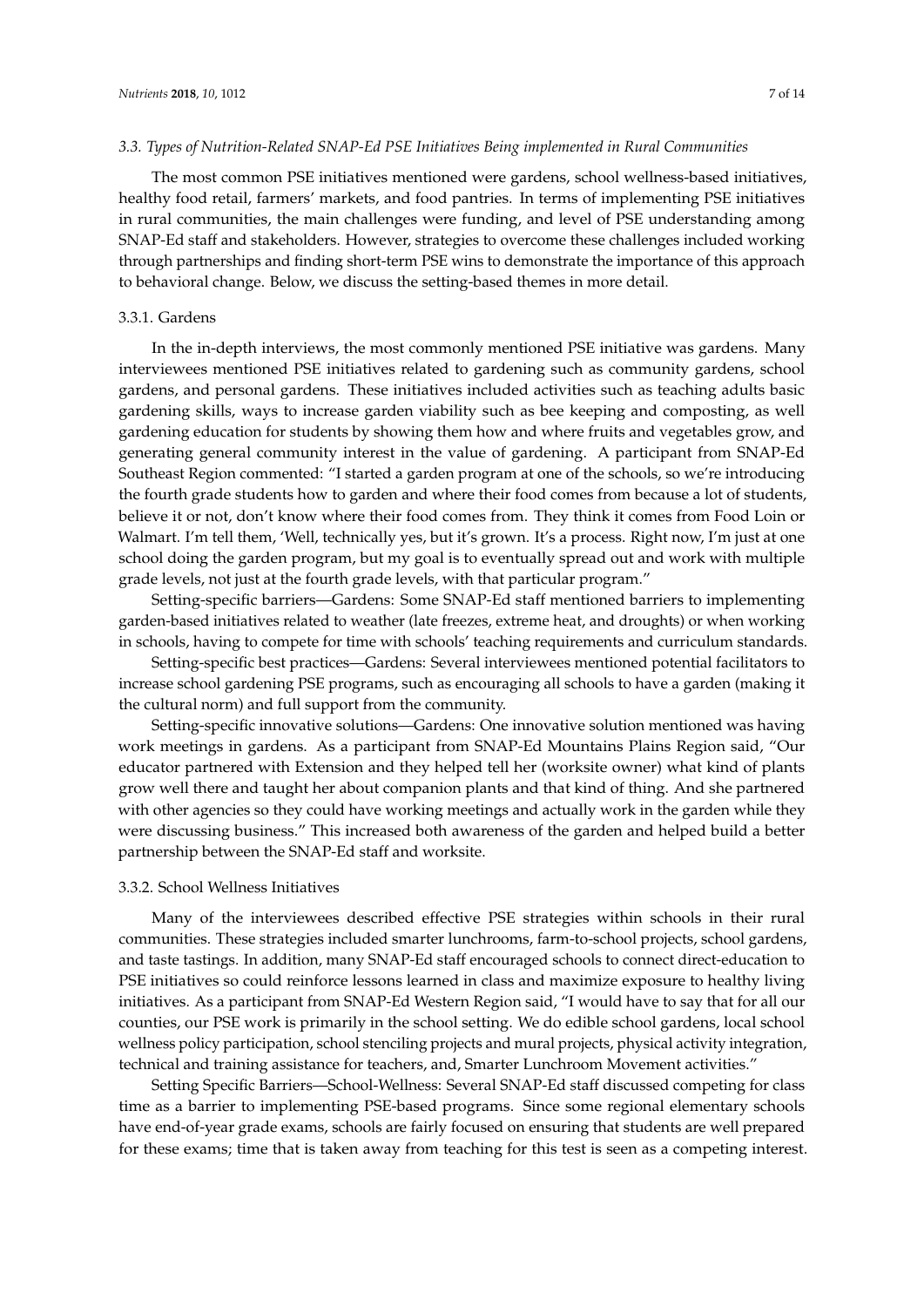Additionally, not having buy-in from school principals or teachers was also a barrier for newer SNAP-Ed staff.

Setting-specific best practices—School Wellness: To increase school interest in SNAP-Ed programming, some SNAP-Ed staff explained how they created programs that did not require teacher participation. Some staff explained that if teachers were required to help with programming, they would find it burdensome on an already heavy teaching load. Other SNAP-Ed staff let school leadership choose which PSE initiative(s) they wanted to implement. Generally, schools with PSE initiatives were more likely to have community partners helping them sustain their activities, such as donating school garden produce to food pantries.

Setting-specific innovative solution—School-Wellness Based: One innovative practice used at a school involved converting an old and outdated pool into a garden and converting the pool house for produce processing, and tool and lumber storage. As a participant from SNAP-Ed Northeast Region stated about the initiative, "It's been very successful . . . and after all this time finally getting produce into the cafeteria."

#### 3.3.3. Healthy Food Retail

Many SNAP-Ed staff discussed healthy food retail in the context of working with grocery stores and corner stores. These initiatives included posting new signage to direct people towards healthier food items, graphically designing advertisements for healthy food specials, deals, and sales, and creating healthy food check-out lines where produce and other healthy "grab and go" snacks were easily accessible. Some healthy food retail projects were well-received in the community, as one participant in the SNAP-Ed Northeast Region said their "corner store makeover" was extremely popular among community members.

Setting Specific Barriers—Healthy Food Retail: When working on healthy food retail, some SNAP-Ed staff experienced lack of buy-in from store owners—as they did not want to change their food inventory and what they sold to customers. Additionally, several SNAP-Ed staff had difficulty measuring the impact of their healthy food retail initiatives to determine how effective they were, as well as ensuring that store owners and managers continued to post signage and stock fresh produce.

Setting-specific best practices—Healthy Food Retail: To help overcome lack of buy-in, many SNAP-Ed staff described ensuring that they communicated regularly with the store owners and discussing with stores the benefits of how these small, no or low cost changes could improve the community's diet and health. One SNAP-Ed staff member from Southeast Region summarized their experience as, "Just getting my foot in the door with the corner store was very difficult because the owner wasn't on-board at first, which I can understand because of the community and the dynamics of it. His store was known for hot dogs and ice cream—and getting him to implement change in the store did not come easy for his customers. He was trying to think on that aspect, but then as I continued to work and talk with him, he was open to the idea of stocking fruits. He started to put the fruits out and just to see what would happen, and on the first day he did it, he said he had to stock up twice."

Setting-specific innovative solutions—Healthy Food Retail: One SNAP-Ed staff member encouraged bundling (combining multiple food products and selling them together) healthy foods with other high demand foods. Essentially, making the bundled price (the high demand food item plus healthy snacks) cheaper than the price of a high demand food item plus an unhealthy snack. Additionally, another SNAP-Ed staff member was working with an independent grocery store owner to develop a mobile grocery store to increase access to healthy food in areas with limited access. As the SNAP-Ed interviewee from the Southeast Region stated, "We're really trying to work on every level to help with this opportunity, help with the funding, and help our educators. We've got just a stellar independent grocer here locally. And thank goodness for me he's local so I can work directly with him and we can work out models and look at the economics around the model and things of that nature. And he actually is—they're about to pilot starting in the first quarter of 2018 online SNAP acceptance."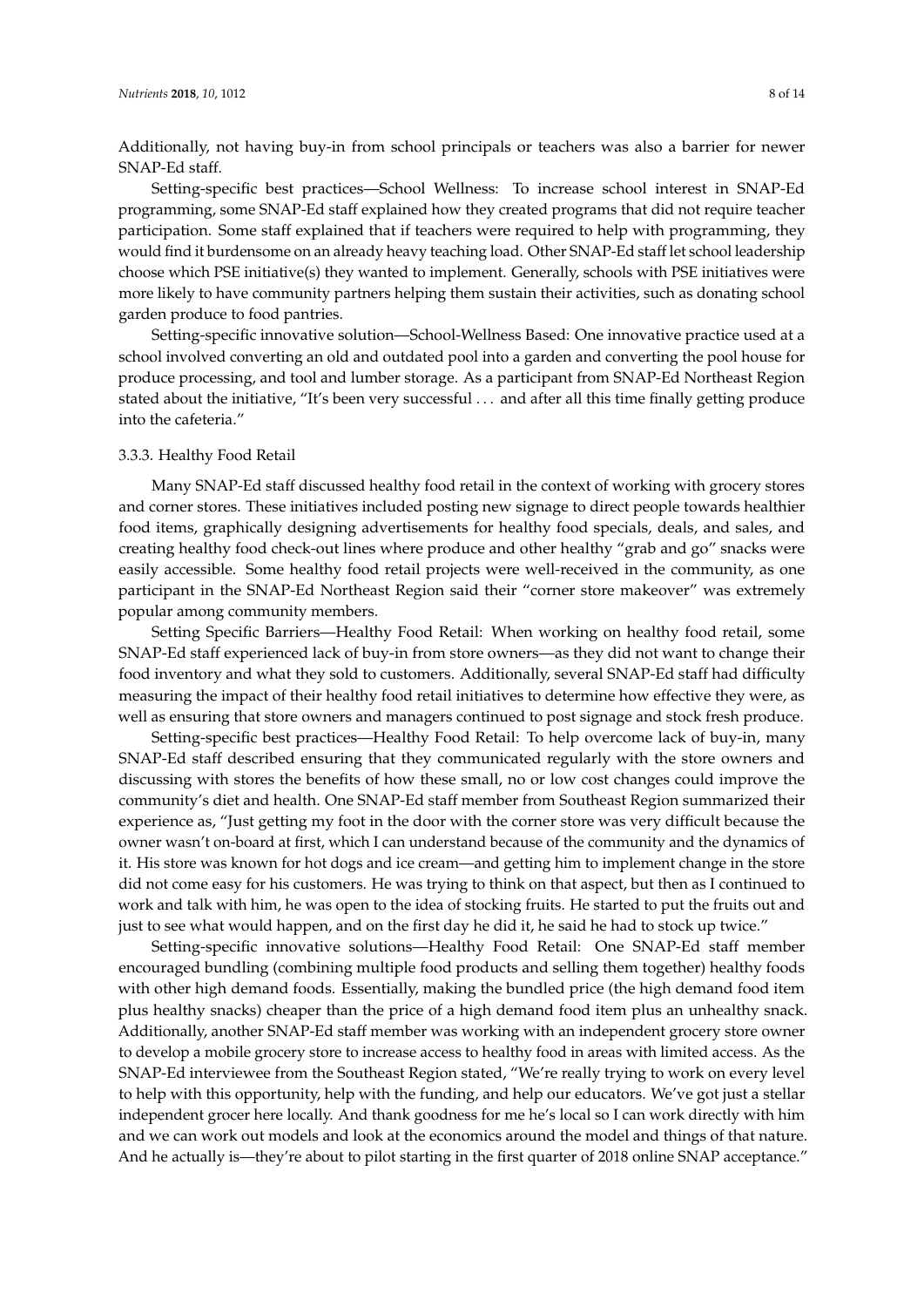#### 3.3.4. Farmer's Markets

SNAP-Ed staff commented on working with their community farmer's markets using PSE approaches or how they had plans to improve it in the future. Many SNAP-Ed staff worked on encouraging farmer's markets to accept SNAP as part of their PSE initiative. SNAP-Ed staff would also provide food tastings and cooking demonstrations at farmer's markets, and provide hand-outs with recipes or health tips. Additionally, SNAP-Ed staff collaborated with other organizations to help work with farmer's markets.

Setting Specific Barriers—Farmer's Markets: Some communities did not have farmer's markets, so SNAP-Ed staff worked on trying to create one. However, this process is time consuming, expensive, and can be logistically challenging as many farmer's markets are usually not located in areas that low-income individuals frequent. Additionally, even if a rural community did have a farmer's market, they lacked SNAP, which was seen as a major barrier for low-income customers.

Setting-specific best practices—Farmer's Markets: Several SNAP-Ed staff talked about partnering with other organizations to implement incentive programs. As one SNAP-Ed staff from the Mountains Plains Region explained, "We worked to encourage them (the farmer's market) to do incentive programs, so if people do redeem SNAP benefits they may get 'double up bucks', they may get extra matching funds for whatever they redeem with their SNAP benefits, or they might get like an extra basket of fruits and vegetables in addition to what they would go buy."

Setting-specific innovative solution—Farmer's Markets: One farmer's market PSE initiative involved a policy practice. "One of the PSE changes that we did put in place at our farmer's market was demonstrating healthy recipes utilizing some of the fruits and vegetables that were being featured there that week, so anybody that came in and did a food demonstration had to serve fruits and vegetables. It had to be healthy. Water is served as the beverage of choice there, whereas before they may have been doing punch or something like that," said a participant from SNAP-Ed Southeast Region.

#### 3.3.5. Food Pantries

Many interviewees commented on the prevalence of working with food pantries as part of their PSE programming. The majority of work with food pantries was in collaboration with others organizations or projects—building on behavioral economic movements such as nudging customers towards healthier foods [\[13\]](#page-12-10). Food pantries often offered direct food to pantry clients, and SNAP-Ed staff discussed coming into the pantry and using a client choice model, where food pantry customers could choose their food contents—but they were encouraged to choose healthy options. One SNAP-Ed agent from the Southeast Region described a specific example of this: "This particular pantry, there's a box that's pre-made—it has meat, some pasta, and canned goods. They get a box of these staple food items, but then they get to choose their produce items afterwards. It's a little bit of a client choice model, but not entirely. There are other pantries that allow you to choose every single food item that you want. That way, you don't end up with food that's unhealthy if you don't want it. The clients have a choice in that. This one is kind of a half client choice, but they still get a pre-made box."

Setting-specific barriers—Food Pantries: Several SNAP-Ed staff discussed the lack of buy-in from food pantry owners—as they did not want to change food distributions policy. Even when SNAP-Ed staff did get food pantry owners to try behavioral economics, they had to check-in frequently to ensure that the food pantry director or coordinator continued to use behavioral economics to encourage clients to choose healthy foods.

Setting-specific best practices—Food Pantries: SNAP-Ed staff discussed working with food pantry owners and managers and moving towards providing healthier food options within the pantries.

Setting-specific innovative solution—Food Pantries: One SNAP-Ed staff explained partnering with a medium-security prison on their produce-growing contest—prisons try to grow the most produce and after the contest, the produce is donated across the community. While SNAP-Ed funding does not allow funds to be spent within the prison population, SNAP-Ed staff members were initially invited by the warden to encourage volunteers to help find places to distribute the produce. As a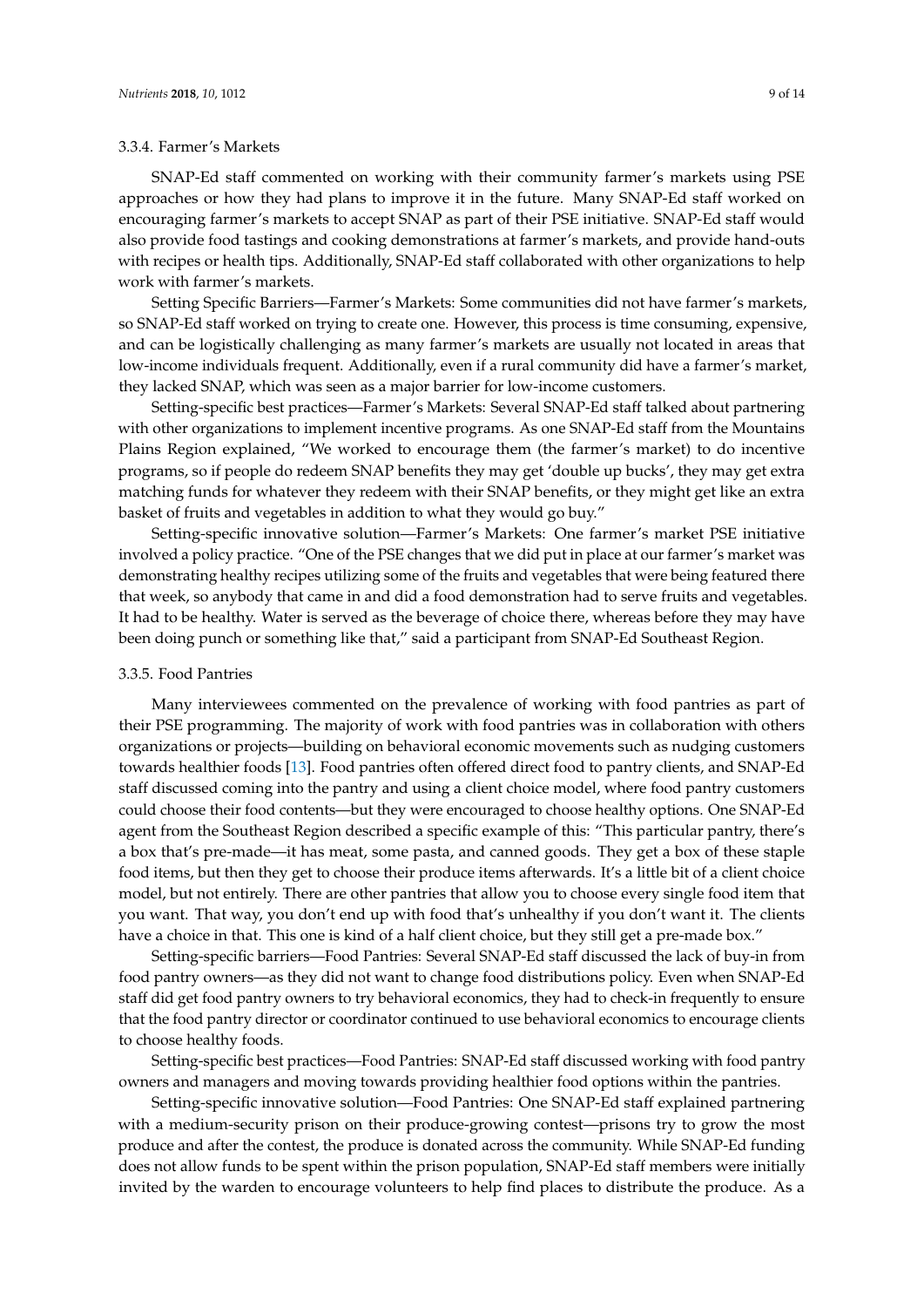SNAP-Ed staff from the Midwest Region explained, "All of a sudden, we have this huge group of volunteers that wants to help distribute 12,000 pounds of produce, because one or two people can't distribute all of that. So all of a sudden, we have all of these volunteers who are on-board to help take all the produce to a central location, and then they'll take it to these food pantries or these programs that are low income. Our summer day camp that the YMCA runs is like 75% free and reduced lunch, so they'll get some, and distribute it to places that (A) don't have a budget to buy it, but (B) desperately need it for the clients that they're serving. I think that one of the biggest things with communities is just having the support of the people who live there, play there, work there."

#### *3.4. Barriers to Implementing SNAP-Ed PSE in Rural Communities*

There were three general barriers participants discussed when implementing SNAP-Ed PSE initiatives in rural communities: funding, lack of infrastructure, and lack of PSE understanding.

### 3.4.1. Funding

In terms of funding, most participants discussed the lack of funding available for PSE initiatives. As one SNAP-Ed Midwest Region participant said, "The biggest barrier is funding because lot of people like these (PSE) ideas, but there's very little extra money laying around". Additionally, due to SNAP-Ed allowable and unallowable costs, as defined by the U.S. Department of Agriculture (USDA), grantees cannot use SNAP-Ed funds for infrastructure (such as building sidewalks or playground) or to purchase food (such as funding "double up bucks" program).

#### 3.4.2. Lack of PSE Understanding

Even though PSE has been a part of SNAP-Ed programming for several years now, there is still a lack of PSE understanding among some SNAP-Ed staff and stakeholders. Several interviewees discussed SNAP-Ed staff and stakeholders (community members, local leaders) as not having as high a regard for PSE as traditional direct-education. SNAP-Ed staff explained that some stakeholders wondered why PSE initiatives were important and questioned whether they would truly make an impact. Other SNAP-Ed staff and stakeholders misinterpreted the definition of policy, "Even though I'm comfortable with PSE, many of our SNAP-Ed assistants are not. 'Policy' is a scary word to them and I think a training to make them feel more comfortable about it, and realize that it's not always about talking to senators, would be helpful". (Participant from the SNAP-Ed Mid-Atlantic Region)

#### *3.5. Best Practices' to Overcoming SNAP-Ed PSE Implementation Barriers in Rural Communities*

While some barriers to SNAP-Ed programming cannot be overcome with SNAP-Ed grant funding, interviewees discussed strategies they have used to overcome challenges.

#### 3.5.1. Overarching Best Practice: Partnerships

The most frequently cited facilitator to implementing SNAP-Ed programming was partnering with other community initiatives or organizations, building relationships with coalitions, wellness committees, advisory groups, or food policy councils. Partnerships were often useful with SNAP-Ed, as funds could not be used to cover the cost of a certain project, such as renovating a walking trail, but another organization could. Additionally, being in a rural community was seen as an advantage since, "everybody knows each other, so they have the ability to network and build or enhance partnerships"—(participant from the SNAP-Ed Midwest Region). Partnerships were also seen as a way to ensure sustainability of projects—especially beyond SNAP-Ed funding periods. Another interviewee from the SNAP-Ed Midwest Region stated, "SNAP-Ed is an important piece of what people are doing, but we don't want them to do it in a silo, and we want to have community buy-in to advance PSE strategies, right? So working at that broader level with multisector representatives really helps set those changes up not only for adoption but also for sustainability in the future".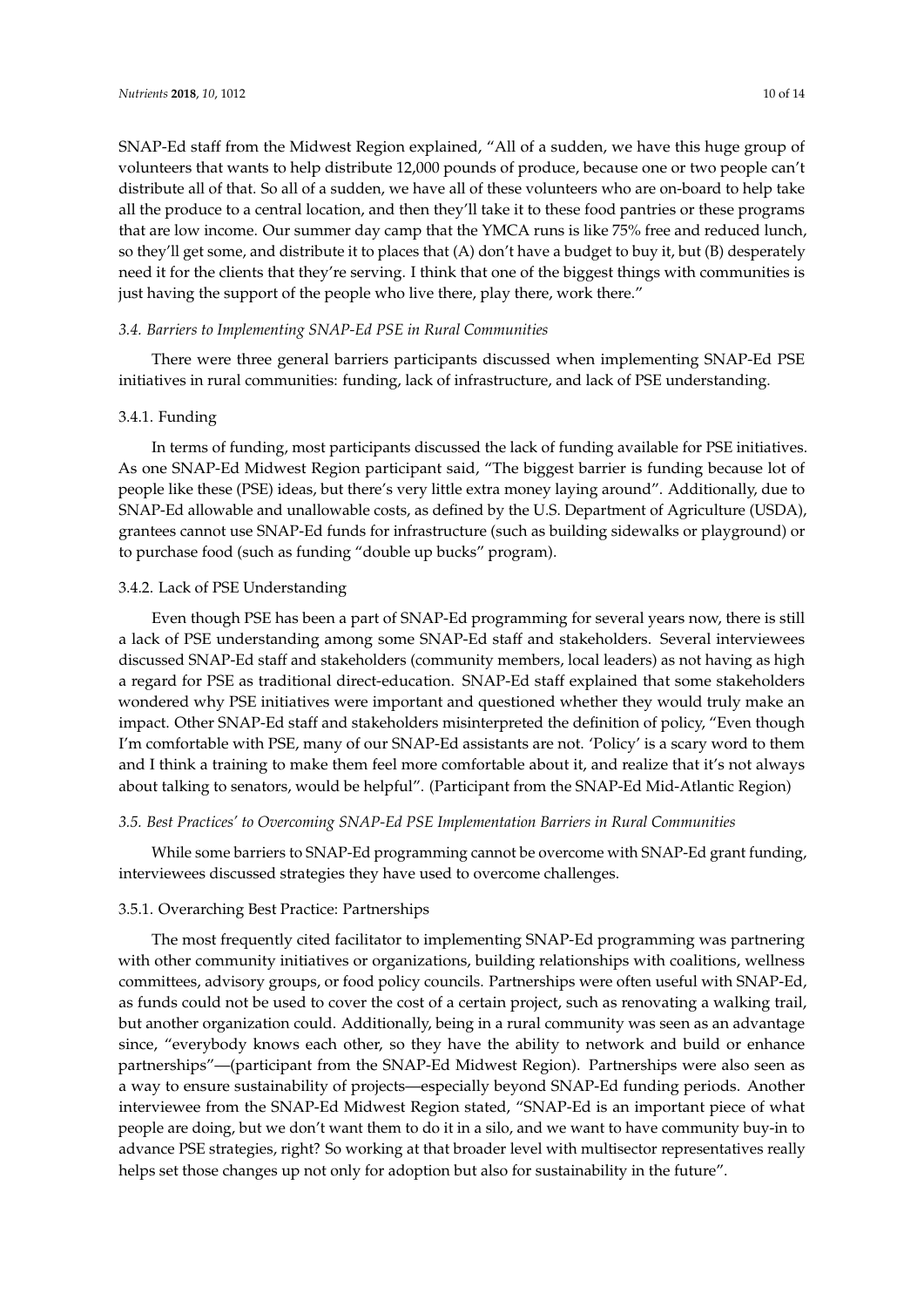#### 3.5.2. Overarching Best Practice: Communicating Short-Term PSE Wins in the Community

Due to the fact that some SNAP-Ed staff and stakeholders did not understand the definition or value of PSE, many interviewees talked about the need for "short-term PSE wins" to demonstrate how impactful it could be in the community. Recognizing that SNAP-Ed funding is renewed every year and that PSE can take years to implement and achieve desired results, many SNAP-Ed staff talked about finding PSE work that was already underway in the community and assisting with those projects. One participant from the SNAP-Ed Midwest Region discussed helping with a complete street initiative and promoting connector trails to a major walking trail in the community: "I think a really helpful thing is to find a way to partner with and plug into things that are already sort of 'easy wins' that are already starting or initiated in some way and then trying to help shape them and direct them to the more healthy direction." Visually demonstrating to the staff, community, and other stakeholders that PSE can be an extremely influential and impactful strategy for behavior change is key to local buy-in and longer term success.

#### **4. Discussion**

The results of this study provide a deeper understanding of the types of nutrition-related SNAP-Ed PSE initiatives being implemented currently in rural communities, implementation barriers, and both "best practice" strategies and innovative solutions to overcoming SNAP-Ed PSE implementation barriers in rural communities.

Based on online surveys and interviews, we found that SNAP-Ed PSE initiatives in rural areas included working with schools, gardens, food pantries, farmers' markets, and food retail settings like corner stores and supermarkets. Nearly 96% of the participants reported working with schools. Another study conducted with 15 public health practitioners about environmental and policy changes to support healthy eating and physical activity in rural communities also identified schools as a main setting to implement initiatives [\[17\]](#page-13-2).

Interviewees offered a variety of creative solutions to overcome barriers, including worksite meetings in gardens, repurposing an old pool, and working with an independent grocer on mobile markets. Such creativity and partnering with appropriate organizations and stakeholders are two vital components to overcome challenges to PSE in rural areas. Building partnerships and having buy-in from local leaders, such as the city council, was also seen as an important strategy in implementing environmental and policy interventions to support physical activity and healthy eating in rural communities, in another study [\[17\]](#page-13-2).

One major barrier included funding restrictions due to SNAP-Ed allowable and unallowable costs. The barrier of funding restrictions was often overcome by partnering with other community groups, foundations, or grantees. Partnerships were noted in prior studies [\[18](#page-13-3)[,19\]](#page-13-4) as important solutions to PSE implementation barriers, and were a key best practice in the current study. Barnidge et al. found that the most important partners for implementing physical activity and healthy eating in rural communities were city councils or mayors, local businesses, schools, health promotion organizations, healthcare facilities or healthcare providers [\[17\]](#page-13-2). Similarly, partners mentioned in the current study included school staff, food policy council members, health department staff, and worksite staff.

The goal of PSE strategies is to make a healthy choice, an easy choice, or even the default choice. This quality of PSE makes it appealing, as it does not require attendance from SNAP-Ed participants, overcoming commonly cited transportation and time barriers [\[15\]](#page-13-0). In rural communities, PSE could have greater reach and impact due to transportation and infrastructure barriers that these communities face. In a recent study, researchers found that socioeconomic status, rather than geographic location, was a better predicator of transportation barriers. In a systematic literature review across 25 studies, between 10–51% of lower-income individuals reported transportation as a barrier [\[21\]](#page-13-6). In terms of infrastructure as barrier to health living, one study among eight southeastern rural communities in the U.S. found that rural communities lack policies and programs to support safe places to be active, especially sidewalks or policies related to schools, allowing the community to use their facilities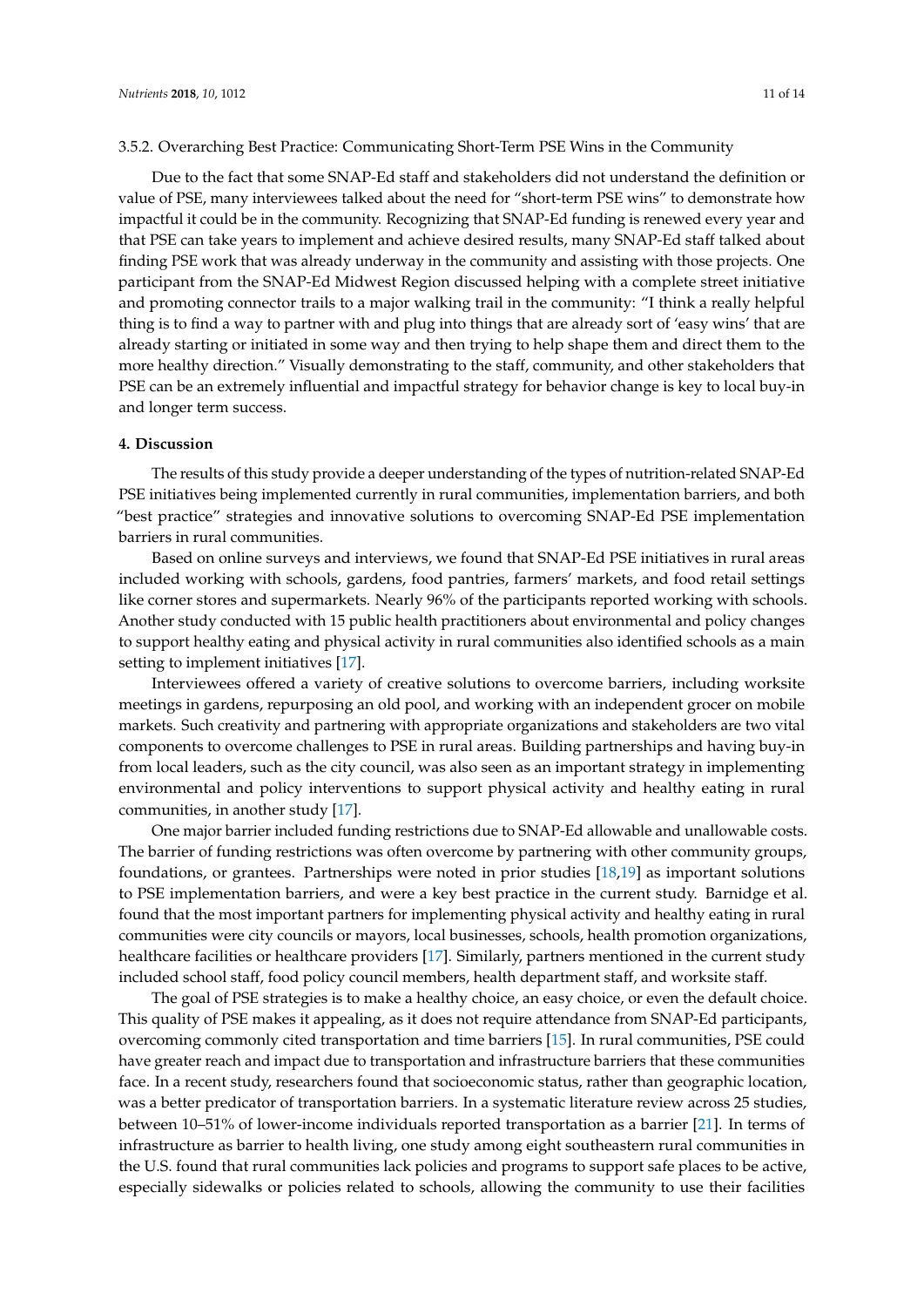outside of school hours (such as shared use policies) [\[22\]](#page-13-7). Additionally, access to healthy foods in rural communities is limited, as residents have greater exposure to retail food outlets that sell a limited selection of healthy food items [\[23–](#page-13-8)[26\]](#page-13-9). Fortunately, research has suggested that healthy retail initiatives in small food stores, which can be supported by SNAP-Ed, can be a strategy to improve the quality of food in stores [\[27,](#page-13-10)[28\]](#page-13-11).

As mentioned in the interviews, some SNAP-Ed staff have varying levels of understanding PSE and some stakeholders do not fully comprehend PSE. A solution that others have recommended is to not use the words, "policy, systems, or environmental" change when talking with other community members, organizational leaders, and other stakeholders. Our study showed that these terms were perceived as very top-down, high-level, and abstract—all of which were not viewed as favorable among rural community members.

One way to demonstrate the impact of PSE on behavior change is through rigorous impact and outcome evaluation. Demonstrating that a policy, system, or environmental change can actually transform the environment and result in more positive and healthy behaviors is critical to indicating the utility of PSE for various stakeholder groups and can provide evidence of a "short term win". For example, a SNAP-Ed program assisted a local non-profit with renovation of a trail by providing signage and promoting the trail opening. However, the majority of SNAP-Ed interviewees expressed difficulties in evaluating PSE and evaluation methods as settings varied greatly across the different SNAP-Ed programs. Others have called for more rigorous evaluation of PSE in rural communities [\[18\]](#page-13-3). While the SNAP-Ed Evaluation Framework and Interpretive Guide offers many examples and suggestions on how to collect data, one barrier to evaluating programs is the lack of funding and time for SNAP-Ed programs to rigorously evaluate PSE initiatives [\[14\]](#page-12-11). SNAP-Ed implementers could have successful partnerships with evaluators of neighboring research institutes or universities to conduct rigorous evaluation of PSE initiatives.

#### **5. Conclusions**

The goal of SNAP-Ed is to help improve the chances of lower-income children and families making healthy food choices within a limited budget. Using a multi-level approach by combining direct education with PSE efforts gives SNAP-Ed the opportunity to facilitate positive behavior change. However, this requires that SNAP-Ed implementing agencies be knowledgeable and comfortable with delivering both types of programming [\[15\]](#page-13-0). The current study illustrates barriers, and creative solutions that other rural SNAP Ed staff can implement, to increase the success and sustainability of rural PSE initiatives.

This study has several strengths and limitations. First, it included SNAP-Ed staff from all seven SNAP-Ed regions. Additionally, this study is strengthened by having two trained qualitative researchers conduct all interviews, double-code transcripts, and reconcile all codes. Some of the limitations are the potential selection bias for those who chose to participate in the interviews. Since the online survey asked many questions about PSE, SNAP-Ed staff with more experience and interest in implementing PSE might have volunteered for an interview, rather than those with less experience or interest.

Few studies have investigated implementing SNAP-Ed PSE initiatives in rural communities [\[22\]](#page-13-7). This study revealed innovative strategies and best practices for implementing PSE in rural areas, which can assist similar SNAP-Ed implementing agencies working in rural communities to overcome barriers to PSE. The ultimate goal of implementing SNAP-Ed PSE initiatives is to empower low-income individuals to make healthy choices within their homes, schools, worksites, and communities. Future studies should focus on disseminating innovative strategies and best practices for implementing PSE in rural communities and evaluate whether these strategies are effective at positively changing health behaviors.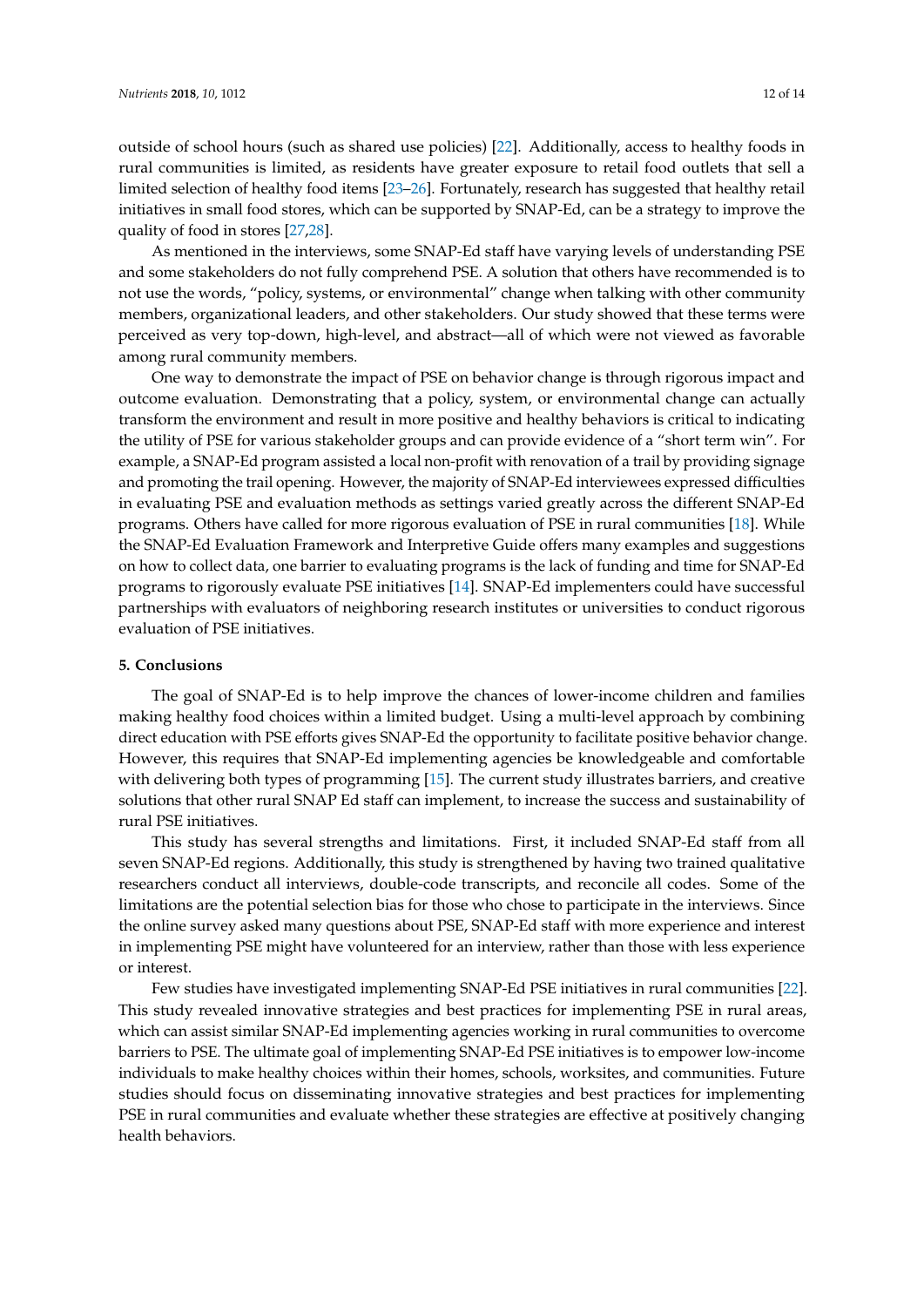**Author Contributions:** Conceptualization, L.H.-M. and S.B.J.P.; Methodology, L.H.-M. and S.B.J.P.; Formal Analysis, L.H.-M., S.B.J.P., and I.O.; Writing—Original Draft Preparation, L.H.-M.; Writing—Review & Editing, L.H.-M. and S.B.J.P.; Supervision, L.H.-M.; Project Administration, L.H.-M.

**Funding:** This research was funded by Lindsey Haynes-Maslow and Stephanie Jilcott Pitts.

**Acknowledgments:** This research was supported by a grant from Healthy Eating Research, a national program of the Robert Wood Johnson Foundation. The views expressed here do not necessarily reflect the views of Healthy Eating Research or of the Foundation. The authors would like to thank SNAP-Ed staff for their time participating in this study.

**Conflicts of Interest:** The authors declare no conflict of interest. The founding sponsors had no role in the design of the study; in the collection, analyses, or interpretation of data; in the writing of the manuscript, and in the decision to publish the results.

## **References**

- <span id="page-12-0"></span>1. Lundeen, E.A.; Park, S.; Pan, L.; O'Toole, T.; Matthews, K.; Blanck, H.M. Obesity Prevalence Among Adults Living in Metropolitan and Nonmetropolitan Counties—United States, 2016. *MMWR* **2018**, *67*, 653–658. [\[CrossRef\]](http://dx.doi.org/10.15585/mmwr.mm6723a1) [\[PubMed\]](http://www.ncbi.nlm.nih.gov/pubmed/29902166)
- <span id="page-12-1"></span>2. Ogden, C.L.; Carroll, M.D.; Kit, B.K.; Flegal, K.M. Prevalence of childhood and adult obesity in the United States, 2011–2012. *JAMA* **2014**, *311*, 806–814. [\[CrossRef\]](http://dx.doi.org/10.1001/jama.2014.732) [\[PubMed\]](http://www.ncbi.nlm.nih.gov/pubmed/24570244)
- 3. Singh, G.K.; Siahpush, M.; Kogan, M.D. Rising social inequalities in U.S. childhood obesity, 2003–2007. *Am. Educ. J.* **2010**, *20*, 40–52.
- <span id="page-12-2"></span>4. Skelton, J.A.; Cook, S.R.; Auinger, P.; Klein, J.D.; Barlow, S.E. Prevalence and trends of severe obesity among U.S. children and adolescents. *Acad. Peds.* **2009**, *9*, 322–329. [\[CrossRef\]](http://dx.doi.org/10.1016/j.acap.2009.04.005) [\[PubMed\]](http://www.ncbi.nlm.nih.gov/pubmed/19560993)
- <span id="page-12-3"></span>5. Food Research Action Center. Participation in the Supplemental Nutrition Assistance Program (SNAP) Highest in Rural Areas and Small Towns, New Data Tool Reveals. Available online: [http://frac.org/news/participation-supplemental-nutrition-assistance-program-snap-highest-rural](http://frac.org/news/participation-supplemental-nutrition-assistance-program-snap-highest-rural-areas-small-towns-new-data-tool-reveals)[areas-small-towns-new-data-tool-reveals](http://frac.org/news/participation-supplemental-nutrition-assistance-program-snap-highest-rural-areas-small-towns-new-data-tool-reveals) (accessed on 1 July 2018).
- <span id="page-12-4"></span>6. Davis, A.M.; Bennett, K.J.; Befort, C.; Nollen, N. Obesity and related health behaviors among urban and rural children in the United States: Data from the National Health and Nutrition Examination Survey 2003–2004 and 2005–2006. *J. Ped. Psychol.* **2011**, *36*, 669–676. [\[CrossRef\]](http://dx.doi.org/10.1093/jpepsy/jsq117) [\[PubMed\]](http://www.ncbi.nlm.nih.gov/pubmed/21227910)
- <span id="page-12-5"></span>7. Johnson, A.; Mohamdi, A. Urban-rural differences in childhood and adolescent obesity in the United States: A systematic revie and meta-analysis. *Child. Obes.* **2015**, *11*, 233–241. [\[CrossRef\]](http://dx.doi.org/10.1089/chi.2014.0085) [\[PubMed\]](http://www.ncbi.nlm.nih.gov/pubmed/25928227)
- <span id="page-12-6"></span>8. Murimi, M.W.; Harpel, T. Practicing preventive health: the underlying culture among low-income rural populations. *J. Rural Health* **2010**, *26*, 273–282. [\[CrossRef\]](http://dx.doi.org/10.1111/j.1748-0361.2010.00289.x) [\[PubMed\]](http://www.ncbi.nlm.nih.gov/pubmed/20633096)
- 9. Hennessy, E.; Kraak, V.I.; Hyatt, R.R.; Bloom, J.; Fenton, M.; Wagoner, C.; Economos, C.D. Active living for rural children: Community perspectives using PhotoVOICE. *Am. J. Prev. Med.* **2010**, *39*, 537–545. [\[CrossRef\]](http://dx.doi.org/10.1016/j.amepre.2010.09.013) [\[PubMed\]](http://www.ncbi.nlm.nih.gov/pubmed/21084074)
- <span id="page-12-7"></span>10. Moore, J.B.; Jilcott, S.B.; Shores, K.A.; Evenson, K.R.; Brownson, R.C.; Novick, L.F. A qualitative examination of perceived barriers and facilitators of physical activity for urban and rural youth. *Health Educ. Res.* **2010**, *25*, 355–367. [\[CrossRef\]](http://dx.doi.org/10.1093/her/cyq004) [\[PubMed\]](http://www.ncbi.nlm.nih.gov/pubmed/20167607)
- <span id="page-12-8"></span>11. U.S. Department of Agriculture (USDA). Supplemental Nutrition Assistance Program Education (SNAP-Ed). Available online: [www.fns.usda.gov/snap/supplemental-nutrition-education-assistance](www.fns.usda.gov/snap/supplemental-nutrition-education-assistance-program-education-snap-ed)[program-education-snap-ed](www.fns.usda.gov/snap/supplemental-nutrition-education-assistance-program-education-snap-ed) (accessed on 12 April 2018).
- <span id="page-12-9"></span>12. Leung, C.W.; Hoffnagle, E.E.; Lindsay, A.C.; Lofink, H.E.; Hoffman, V.A.; Turrell, S.; Willett, W.C.; Blumenthal, S.J. A Qualitative Study of Diverse Experts' Views about Barriers and Strategies to Improve the Diets and Health of Supplemental Nutrition Assistance Program (SNAP) Beneficiaries. *JAND* **2013**, *113*, 70–76. [\[CrossRef\]](http://dx.doi.org/10.1016/j.jand.2012.09.018) [\[PubMed\]](http://www.ncbi.nlm.nih.gov/pubmed/23260725)
- <span id="page-12-10"></span>13. United States General Accounting Office. Nutrition Education: USDA Provides Services through Multiple Programs, but Stronger Linkage among Efforts Are Needed. 2004. Available online: [http://www.gao.gov/](http://www.gao.gov/new.items/d04528) [new.items/d04528](http://www.gao.gov/new.items/d04528) (accessed on 8 February 2012).
- <span id="page-12-11"></span>14. U.S. Department of Agriculture (USDA). Interpretive Guide to the SNAP-Ed Evaluation Framework. Available online: <https://snaped.fns.usda.gov/evaluation/evaluation-framework-and-interpretive-guide> (accessed on 15 June 2016).